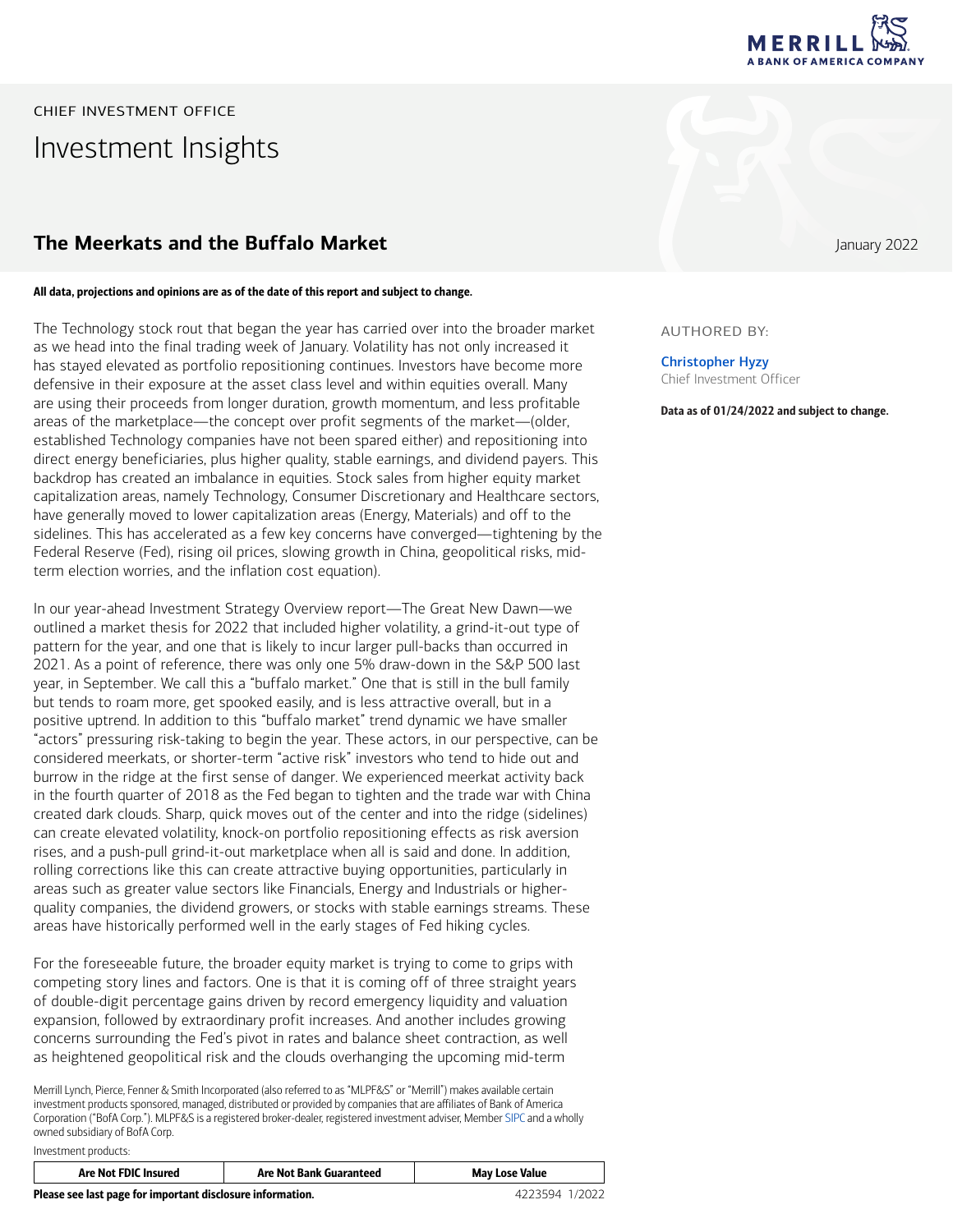elections. This "tug of war" is what creates a grind-it-out environment across asset classes and specifically within the broader equity markets. We believe the key to the ultimate direction for 2022 continues to be the degree to which corporate profits can supersede the level of valuation decline as rates rise. With nominal economic growth still expected to be above average for this year, albeit slowing, corporate profits to benefit from pricing power and pent-up demand tailwinds, and the risk markets already pricing in the most hawkish rate forecasts by the Fed, we expect this sharp pull-back in stocks to ultimately prove to be a buying opportunity for long-term investors.

Furthermore, worries over still-high equity valuations, despite the last sharp downswing, are normal. However, it's important to ask questions as to why valuations are sizably higher than normal versus history, and whether one can compare today's priceto-earnings level to those for other economic and market backdrops that contain significantly different drivers, inputs, and actors! In our view, there is a justifiable foundation for "higher than normal valuations" in today's more flexible, innovative, diversified economy and incredibly efficient corporate sector (very high profits per fulltime employee versus any point in history) mixed with a very large and growing pool of investors (domestic and foreign) not to mention a still very low cost of capital (even if it is adjusting slightly upward) and low supply of assets relative to demand.

The Fed is on a clear path toward removing some of the excess liquidity that was added since the onset of the pandemic. They are likely to bump rates multiple times through this year with the terminal Fed funds rate expected to eventually reach somewhere around 2% to 2.5% when the hiking cycle is complete. Some are even expecting a potential 50-basis-point (bp) hike early in the Fed cycle, with the first increase expected in March (the Fed has never started a hiking campaign with a 50-bp increase right out of the gate). Moreover, mid-term election years have historically included larger than normal corrections in the equity market throughout history but have also included strong rebounds in the next few quarters that follow the election.

History doesn't necessarily repeat itself, but we find it can be a useful guide for the longer-term investors who have a well-defined plan. According to Bloomberg data, there have been 12 Fed hiking cycles since the 1950s, which have on average produced a 9 percent gain annually with 11 out of the 12 cycles including a positive return. In summary, Fed hiking cycles have historically not been an anchor on equity returns.

Finally, we believe the most important factor for 2022 as we incur higher volatility yet still-rising corporate profits is diversification—an often-mentioned but generally under-utilized word. Rising profits, even if they are slowing down in growth from last year, still provide a solid foundation for equities relative to bonds. The key is to increase the quality of the portfolio as volatility increases and valuation finds its new footing. Additionally, in our view, even though we expect yields to head higher, this latest move upward can provide opportunities for higher cash flows and potential diversification benefits if the Fed ultimately goes too far.

We believe the meerkats are just about ready to end their burrowing as the realization takes hold that profits are still strong and some of the concerns are well discounted. We expect this to help bring down the spike in volatility and foster occasional rallies. We prefer established, higher-quality Technology versus the less profitable kind, highervalued areas, Energy and Financials for higher earnings growth and dividends, and Industrials for exposure to infrastructure overall. We emphasize Value relative to Growth and also slightly prefer small-capitalization shares, which are trading at about a 25% discount to their large-cap peers (the lowest since 2000 and lower than March 2020). The non-U.S. markets are generally at a large discount to U.S. Equities and are expected to produce attractive earnings, but we still worry about the broader geopolitical outlook, the potential negative effect of higher oil prices, a secular slowdown in China and an extension of the pandemic. The latter is still wreaking havoc with global supply chains. At the broad asset class level, we continue to emphasize a balanced risk budget in our Chief Investment Office portfolios with an overweight to Equities relative to Fixed Income.